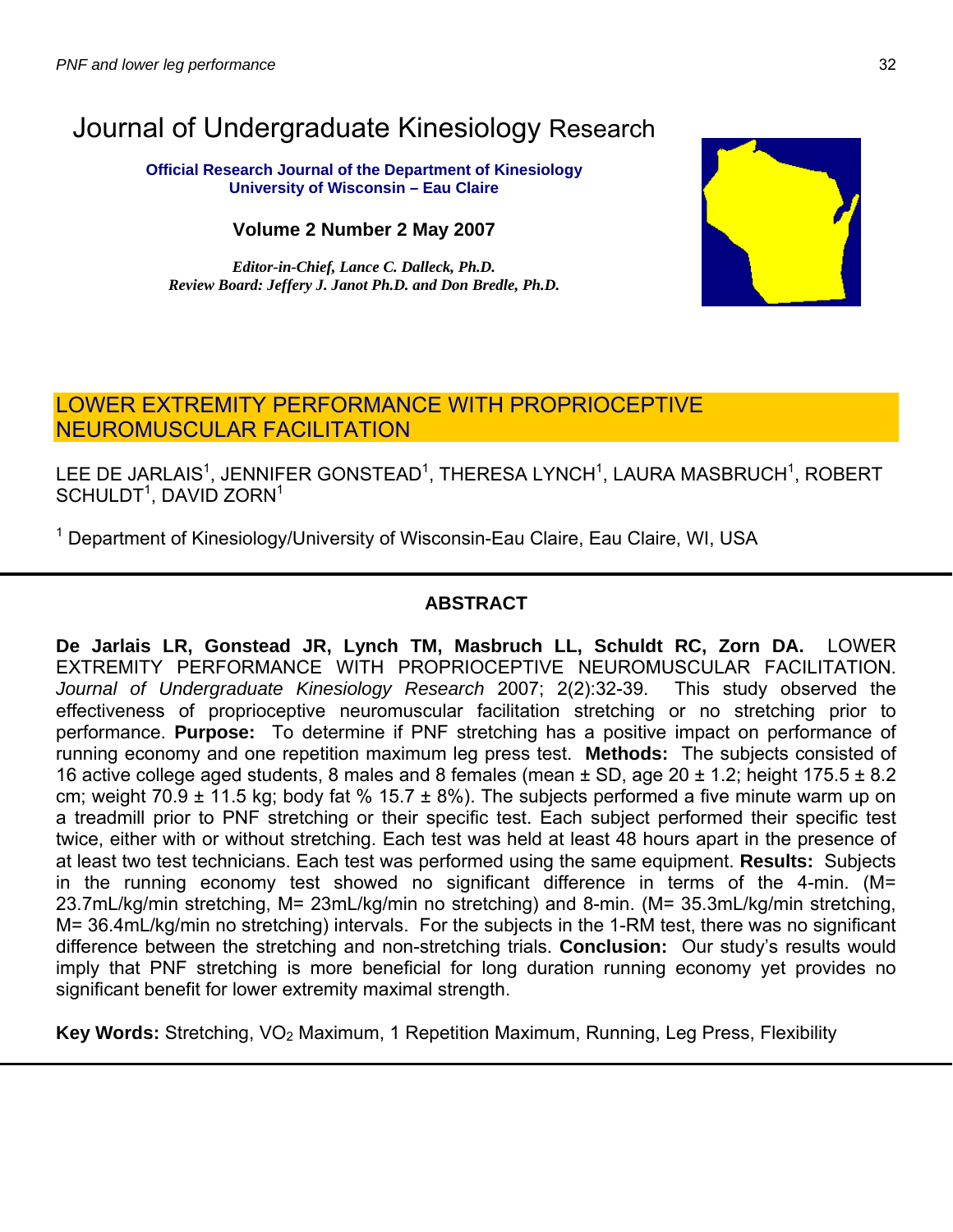#### *PNF and lower leg performance* 33 **INTRODUCTION**

PNF (proprioceptive neuromuscular facilitation) stretching is a mixture of isometric and passive stretching where the muscle is contracted and lengthened. Traditionally stretching was used as part of a warm-up to increase flexibility or pain-free range of motion about a joint in attempt to promote better performance (1). PNF exercises are designed to enhance the response of neuromuscular mechanisms by stimulating proprioceptors (2). Today static is the easiest and most used form of stretching, but PNF stretching characteristically yields greater gains. PNF stretching represents a better flexibility technique while static stretching is still debatable (3).There have been numerous studies that have been done that show the detrimental effects of static stretching on performance with a wide range of subjects. According to a previous study on females and vertical jump showed that overall there was a decrease in jump height (7). Also in another study by Young & Behm that researched jump height and peak force also showed that there was a decrease in performance with a bout of static stretching (8). We found two previous studies on PNF stretching and performance. The first study examined peak torque and mean power output. The subjects performed four lower body PNF stretches before testing and the results showed that there was a significant decrease in peak torque, mean power output and EMG signal amplitude. The second study examined force production and jumping performance with a bout of PNF stretching and a bout of static stretching and the results show no significant difference between the two types of stretching (6). It has been shown that static stretching before performance is detrimental however, PNF stretching has not been studied enough to determine its effects on performance. The purpose of our study was to compare contract-relax forms of PNF with performance tests of 1-RM leg press and running economy with  $VO<sub>2</sub>$  submax. It was hypothesized that PNF stretching will increase performance in both the running economy and leg press tests.

## **METHODS**

#### **Subjects**

The subjects in both experiments of 1-RM and running economy tests consisted of eight active college students (four male, four female). The age, weight, and height were measured as well as body composition using a skinfold caliper (3 site skinfold). These subjects were selected at random by a flyer that was posted. The subjects have previously participated in a minimum of 30 min a day at moderate intensity for three days per week resistance or aerobic training program for the past three months. For this study, the subjects were not University of Wisconsin-Eau Claire student varsity athletes. The study was approved by the University Human Subjects Institutional Review Board, and all subjects signed a written informed consent before volunteering for the study.

| <b>Table 1.</b> Descriptive data of the subjects. |    |       |                |                |             |           |
|---------------------------------------------------|----|-------|----------------|----------------|-------------|-----------|
|                                                   |    | Range | <b>Minimum</b> | <b>Maximum</b> | <b>Mean</b> | <b>SD</b> |
| Age (yrs)                                         | 16 | 5     | 18             | 23             | 20          | 1.2       |
| Height (cm)                                       | 16 | 29.2  | 161.3          | 190.5          | 175.5       | 8.2       |
| Weight (kg)                                       | 16 | 40.9  | 56.8           | 97.7           | 70.9        | 11.5      |
| % Body Fat                                        | 16 | 23.3  | 6 1            | 29.4           | 15.7        | 8         |

**Table 1.** Descriptive data of the subjects.

#### **Instrumentation**

The instrument that we used for percent body fat was the Lange skinfold caliper manufactured by Beta Technology Inc. (Cambridge, Maryland). The Hammer Strength uni-lateral leg press model # SKU- ILLP manufactured by Life Fitness in Franklin Park, IL was used to determine 1-RM performance test. The treadmill was used for the running economy test was the Trackmaster by JAS model number TMX425CP made in Newton, KS for the running economy test. The instruments used to analyze gas exchange data was the Analyzer Assembly Vmax Encore 229C Metabolic Cart manufactured by Viasys Health Care Company in Palm Springs, California. We used a three liter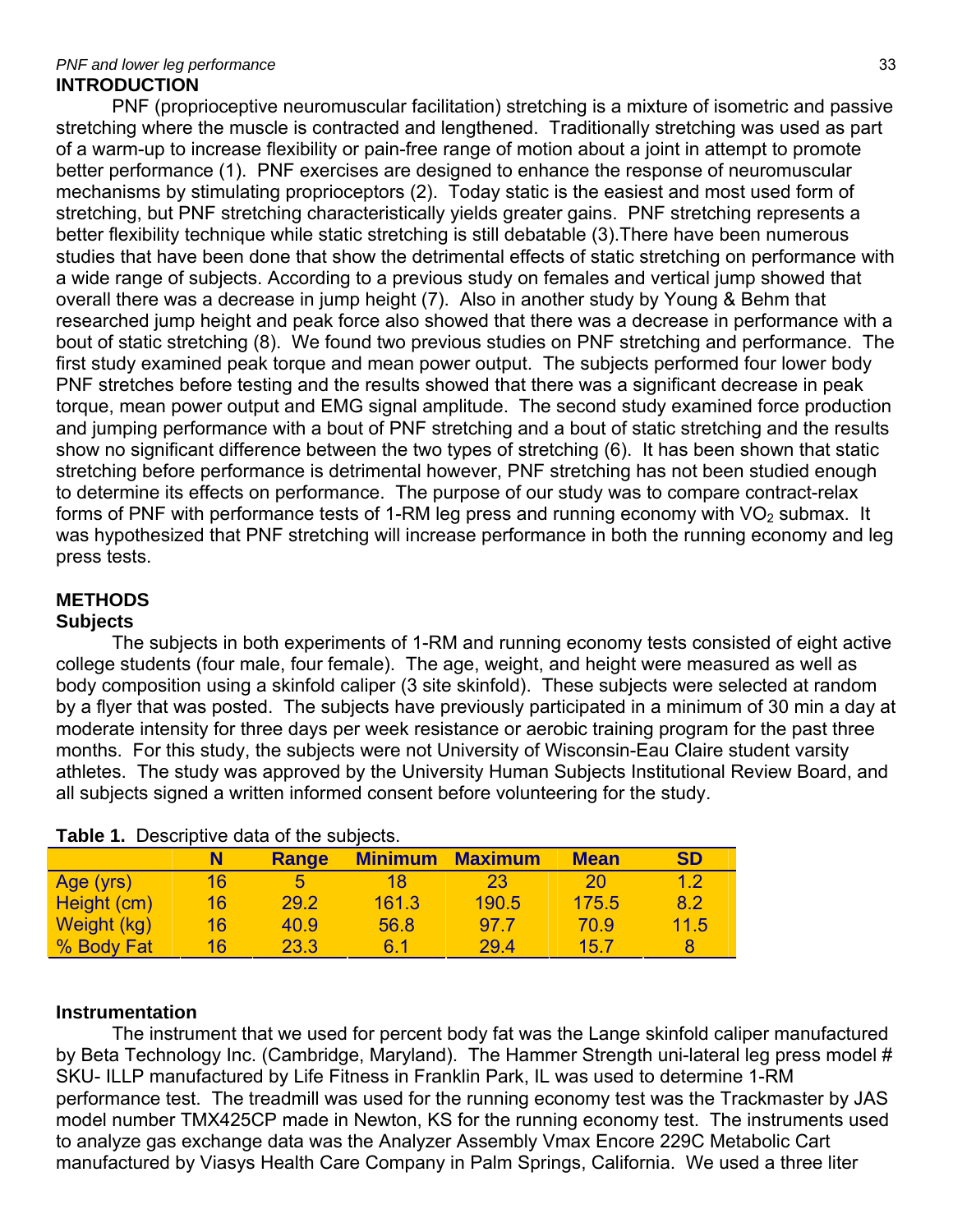Calibration syringe manufactured by Hans Rudolph Inc., in Kansas City, MO in order to calibrate the mass flow sensor. The oxygen and carbon dioxide analyzers were also calibrated prior to each testing session against known gas concentrations.

All of the testing done for running economy was performed in the exercise physiology lab at the university. All students who performed the study followed the proper criteria demonstrated the proper procedures used in the study and were qualified to administer the protocol. The instruments were tested in order to ensure reliability and validity, and were calibrated prior to all testing. The tests yielded a reasonable range of scores based upon the results of our pilot testing.



**Figure 1.** Flow sequence of PNF stretching tests.

## **Procedures**

Before the test was administered we instructed subjects to come well hydrated and well rested. We requested they come in a "good state of mind," meaning that they come ready and willing to participate in the study. We also required the participants to refrain from alcohol within 24 h of testing, and are currently not ill. They were also instructed to come in proper exercise attire (t-shirts, shorts, running shoes). All of the subjects met twice for about 30 min. at the university's Exercise Physiology lab. The subjects then had their skinfolds taken, performed a five minute walking warm up at moderate intensity of 40-60% heart rate reserve on the treadmill. Finally, the subjects were chosen at random and either performed two bouts of contract-relax PNF stretching on each leg or no stretching at all. After the warm-up and stretching/no stretching, the subjects were broken down into two separate groups. One group performed a 1-RM test in the university weight room and a second group performed a running economy test and the results were recorded.

The contract-relax procedure was administered by having the subjects lie on their back and a passive pre-stretch of the hamstring will be held at a point of mild discomfort for l0 seconds. Next, the subject will extend the hip against the resistance of the partner through the full range of motion. Lastly, the subject relaxed and the passive stretch was applied for 30 s, which was performed twice.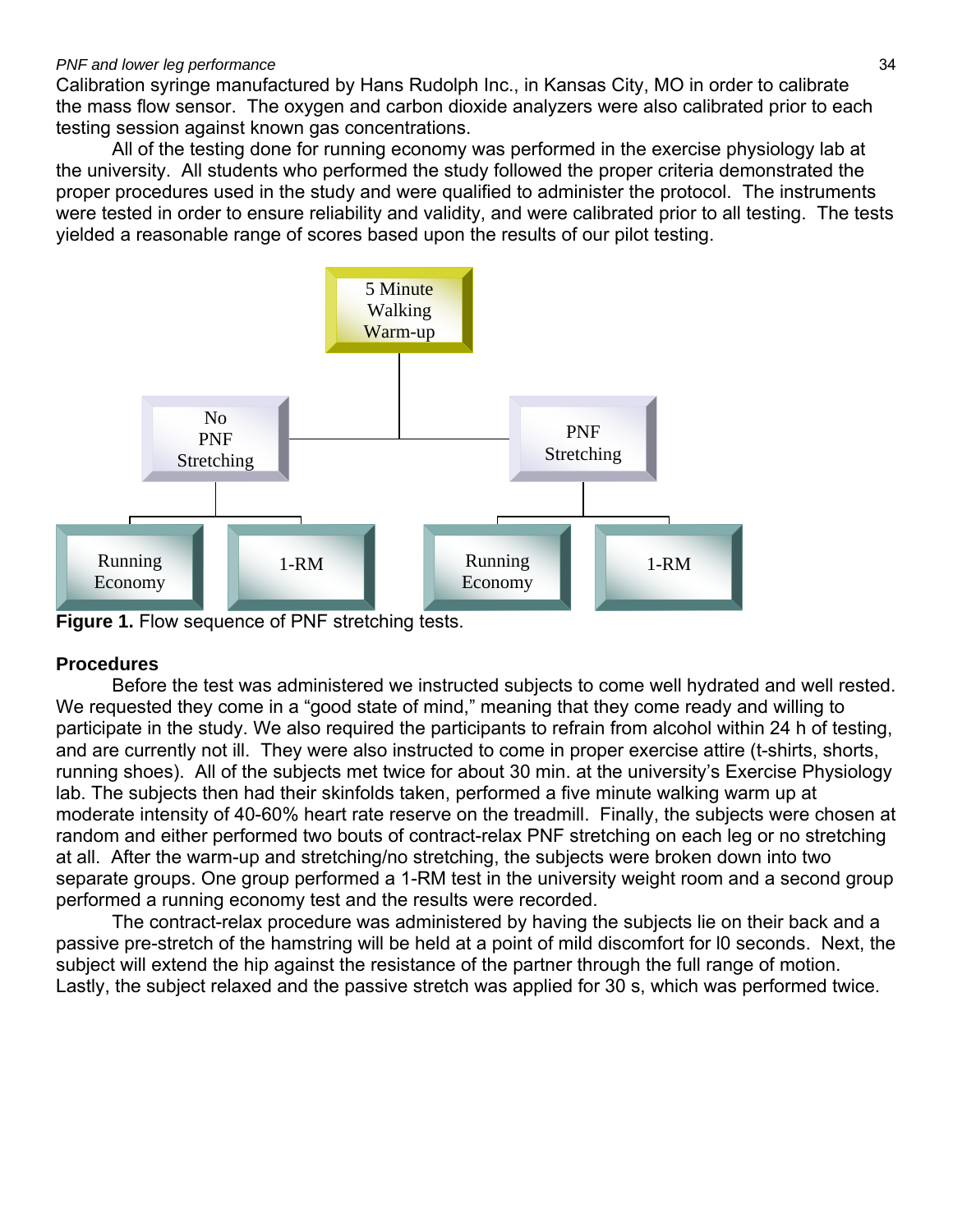#### *PNF and lower leg performance* 35



**Figure 2**. Relax Phase of PNF. **Figure 3**. Contract Phase of PNF.

#### The Running Economy protocol:

For the running economy protocol, we first turned on the  $O_2$  and  $CO_2$  gas tanks. After the tanks were turned on, we needed to check the relative humidity, temperature, and barometric pressure against our instruments on the wall of the Exercise Physiology Lab. Next we placed a 3L syringe on the platform in front of us on the cart. Then the white flex hose was connected to the clear plastic flow sensor tube that was on the arm of the cart. We then purged two strokes to expel any stored air inside the syringe. Once the computer instructs us, we perform five full strokes (varying in speed) on the syringe. For each of the yellow flow rate bands at least 50% of one stroke needed to be within one of those bands. If a green bar appears after a stroke, it means that stroke was successful in completion of that flow rate. The five strokes are then repeated on a smaller graph to verify that the flow sensor is calibrated correctly.

 Once everything is calibrated, a new subject was entered into the computer, making sure we got their correct age, gender, height, and weight. Once all of the subject's information was entered we chose the protocol. We chose a manual protocol for the treadmill test so we could manipulate and control the test. Once the protocol was selected, we attached the mouthpiece to the saliva trap and attached that to the flow sensor, which attaches to the headgear. Once the subject was ready, the headgear was attached to their head, and the mouth piece inserted into their mouth.

 For the test, the first minute was a baseline for the subject; the second minute was a warm up. After the warm up, the subject was put through three 4-min stages at 4mph, 5mph, and 6mph. After the test, the subject went into a five minute recovery. For all running economy tests, two testers were present. One of the testers was monitoring the subjects  $VO<sub>2</sub>$  and RQ, and would verbally monitor the subject. The second tester was monitoring the subject and was in charge of changing the speed on the treadmill. Once the test and recovery was finished, the results were printed and interpreted.



**Figure 4.** Running Economy Test.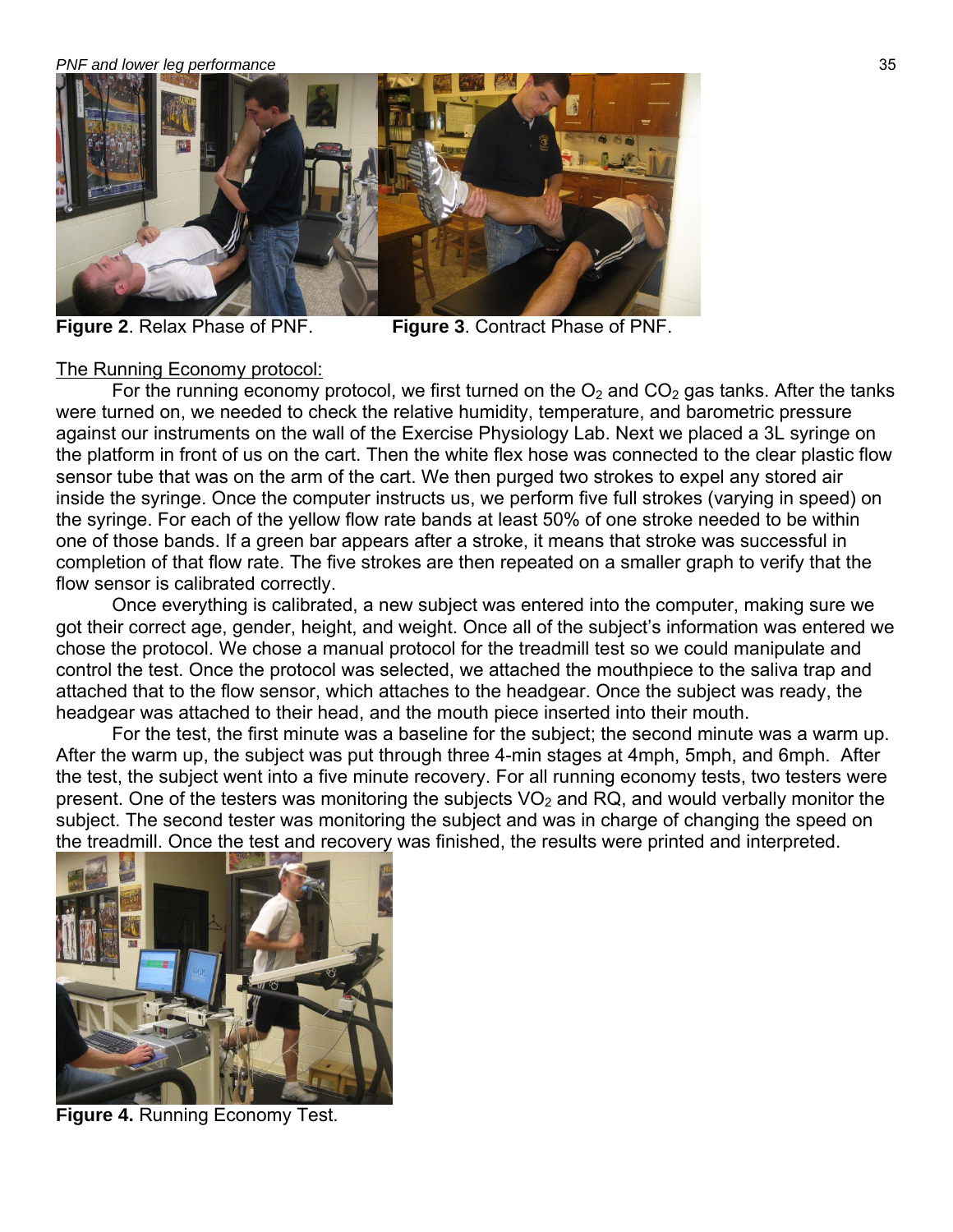#### *PNF and lower leg performance* 36 The 1 repetition max test protocol: (1)

The 1-RM started with a warm up of light resistance that allowed subject to perform 5-10 reps easily; after the completion of the warm up a one minute rest period is administered. We then estimated a warm up load that allowed subject to perform 3-5 reps by adding 30-40 lbs with a 2-min rest period afterwards. Again we estimated a near max load that would allow the subject to perform 2-3 reps by adding 30-40 lbs with a 2-4 min rest period. The next load increase was at 30-40 lbs and the subjects attempted a 1-RM. If the subject was successful, a 2-4 min rest period was provided and then an additional 30-40 lbs. was added. If the subject failed to complete 1 repetition with the given weight, we provided a 2-4 rest period and decreased the load by 15-20 lbs and then the subject attempted another 1-RM. We continued to increase or decrease the load until the subject was able to perform a 1-RM with proper technique.



**Figure 5.** Leg Press.

### **Statistical Analysis**

Paired t-tests were used to compare 1-RM leg press tests and running economy max  $VO<sub>2</sub>$ tests between two bouts of exercise with and without PNF stretching (contract relax). The Level of significance was set at p≤0.05. All analysis of results was performed by using SPSS 14.0 for Windows.

## **RESULTS**

The differences between 1-RM leg press for stretching and not stretching are presented in Figure 1. There was no significant difference in 1-RM testing between the eight subjects in the stretching group ( $M = 228$ ) and the no stretching group ( $M = 221.5$ ),  $t(8) = .808$ ,  $p > 0.05$ . The Participants who performed the 1 rep max test showed no significant difference in weight lifted whether they performed a bout of PNF stretching (contract relax) before lifting or not. Figure 3 shows the differences in running economy at 4 and 8 min with stretching vs. no stretching. Figure 3 also shows no significant difference between stretching (M= 23.7mL/kg/min at 4 min, M= 35.3mL/kg/min at 8 min) and no stretching (M= 23 mL/kg/min at 4 min, M= 36.4mL/kg/min at 8 min). t (8) = .75, p > .05 at 4 min, t  $(8) = 1.9$ , p  $> 0.05$  at 8 min.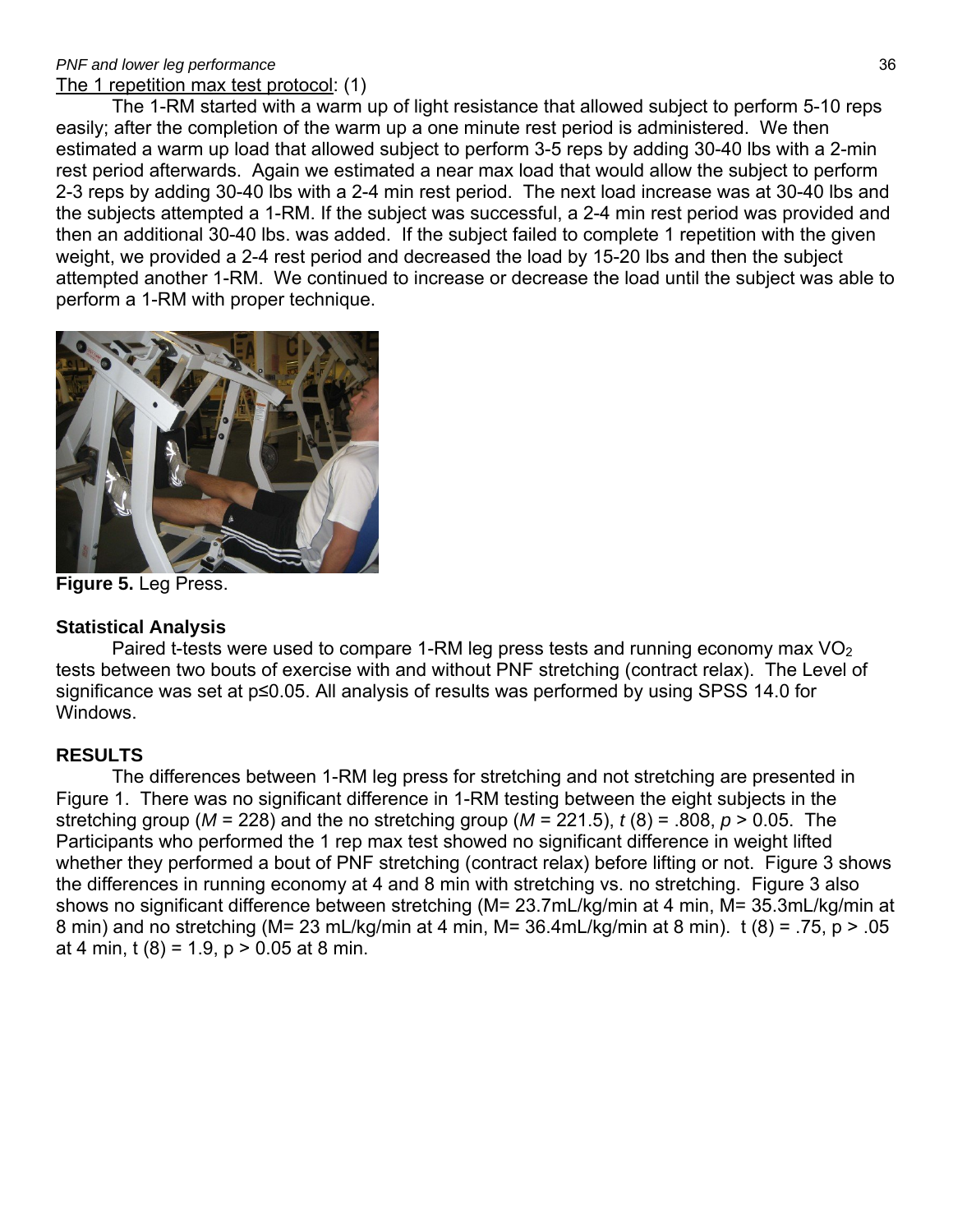

**Figure 6.** Blue: Stretching Yellow: No Stretching.



**Figure 7**. Running Economy Test 1: 4.0 minutes 2: 8.0 minutes Blue: Stretching Yellow: No **Stretching**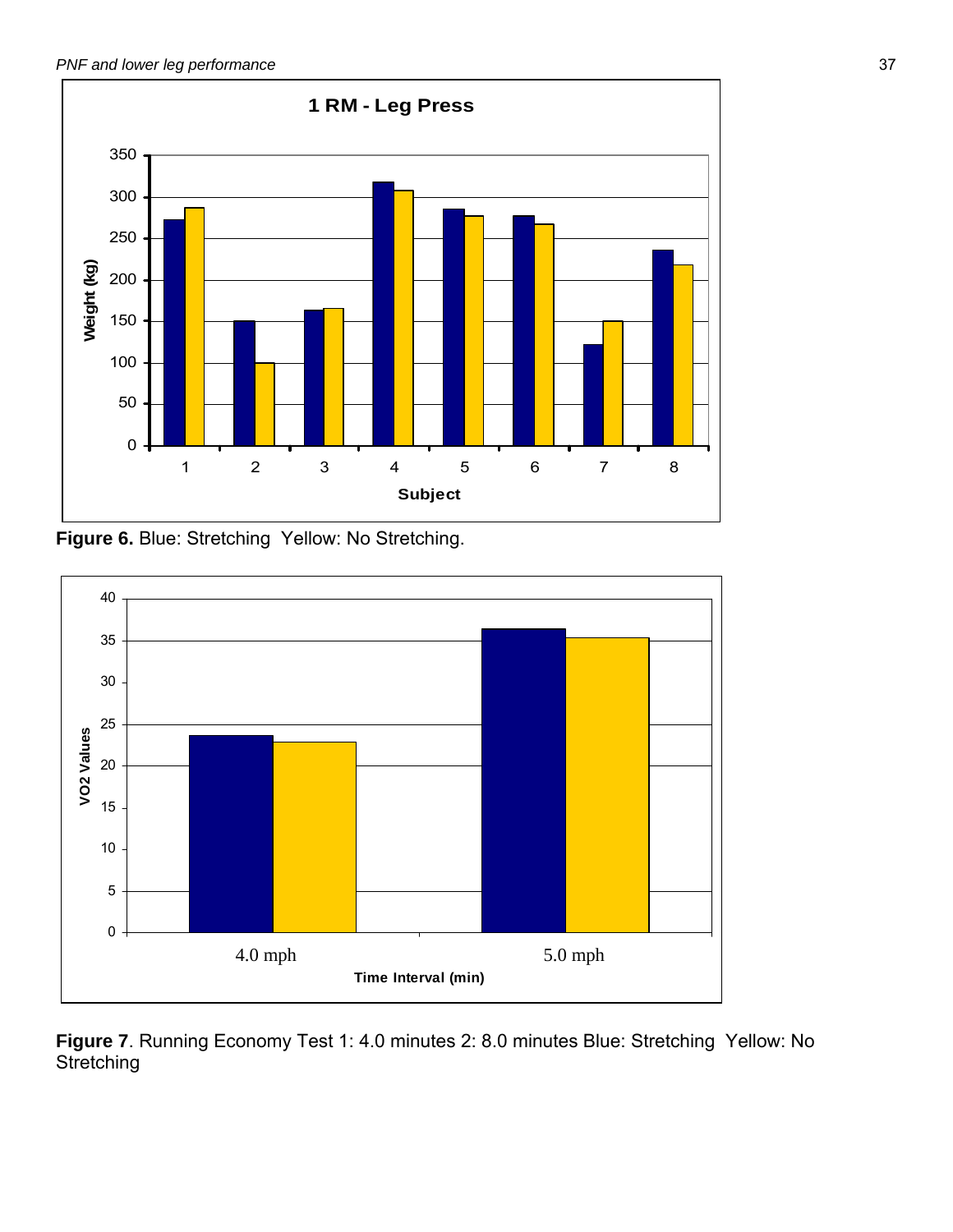#### *PNF and lower leg performance* 38 **DISCUSSION**

After the conclusion of our study we have decided to reject our initial hypothesis that PNF stretching will improve performance in both the 1-RM and running economy tests. The purpose of the present investigations, 1 RM leg press and running economy, was to determine the effect of PNF stretching on performance outcome. The main finding in 1 RM leg press was that there was no significance in stretching or not stretching and neither was found to be beneficial nor detrimental to the outcome of performance. As stated in a previous study done by Marek et al. (decrease of 2.8% in peak torque and 3.2% decrease in mean power with static and PNF stretching), their results were contradictory to ours in that peak torque and mean power output decreased with PNF stretching (9). In another previous study performed by Young & Elliot that compared PNF and static stretching on jumping performance (weighted jump height with static stretching was 35.9 cm and with PNF it was 35 cm) showed that there is no significant difference between the two stretching techniques (10). Comparing our study to Young & Elliot and Marek et al. our results agreed with Young & Elliot in that PNF stretching had no effect on performance while Marek et al. concluded that there was a detrimental effect to performing PNF stretching before performance.

We assumed that all of our college-aged subjects were regularly active based upon our study's criteria. We also assumed that no external factors contributed positively or negatively to the results of the study (drugs, alcohol, caffeine, etc.). According to previous studies it is noted that static stretching of prime mover muscles of a particular skill should not be undertaken prior to any event in which success is related to maximum strength output (5).Even though 1-RM can be reduced by engaging in a thorough bout of acute stretching, our study found that PNF stretching is safe and effective to perform prior to activity because there was no significant difference in maximal strength or running economy.

### **CONCLUSION**

Overall we found that for 1 RM leg press and the running economy at 4 and 8 minutes with PNF stretching vs. no stretching showed no significant difference in males and females. In the running economy test at 12 minutes it showed that there was significance between stretching and not stretching. Because of our finding of 1 RM these results can suggest that PNF stretching will not help or hinder the individual and can be used as a pre-exercise stretch for the active college age individual, without any drawback in performance. At the 12 minute stage for the running economy test at 6 mph, our statistical analysis of the data showed an increase in  $VO<sub>2</sub>$  values, indicating that PNF stretching actually improves  $VO<sub>2</sub>$  in long term running economy, which is not economical. However, a steady state was never achieved in this stage; therefore any data that we used for comparison would be invalid. Due to this fact, we chose not to include the third stage of the running economy experiment in our results.

#### **ACKNOWLEDGEMENTS**

We would like to thank the University of Wisconsin Eau Claire students for volunteering to participate in our study. We would also like to thank Dr. Lance Dalleck for his guidance in making our study a success.

**Address for correspondence:** Zorn DA, BS, 510 Lake St., University of Wisconsin Eau Claire, Eau Claire, WI, USA, 54703. Phone (715) 523-0794 Email. zornda@uwec.edu.